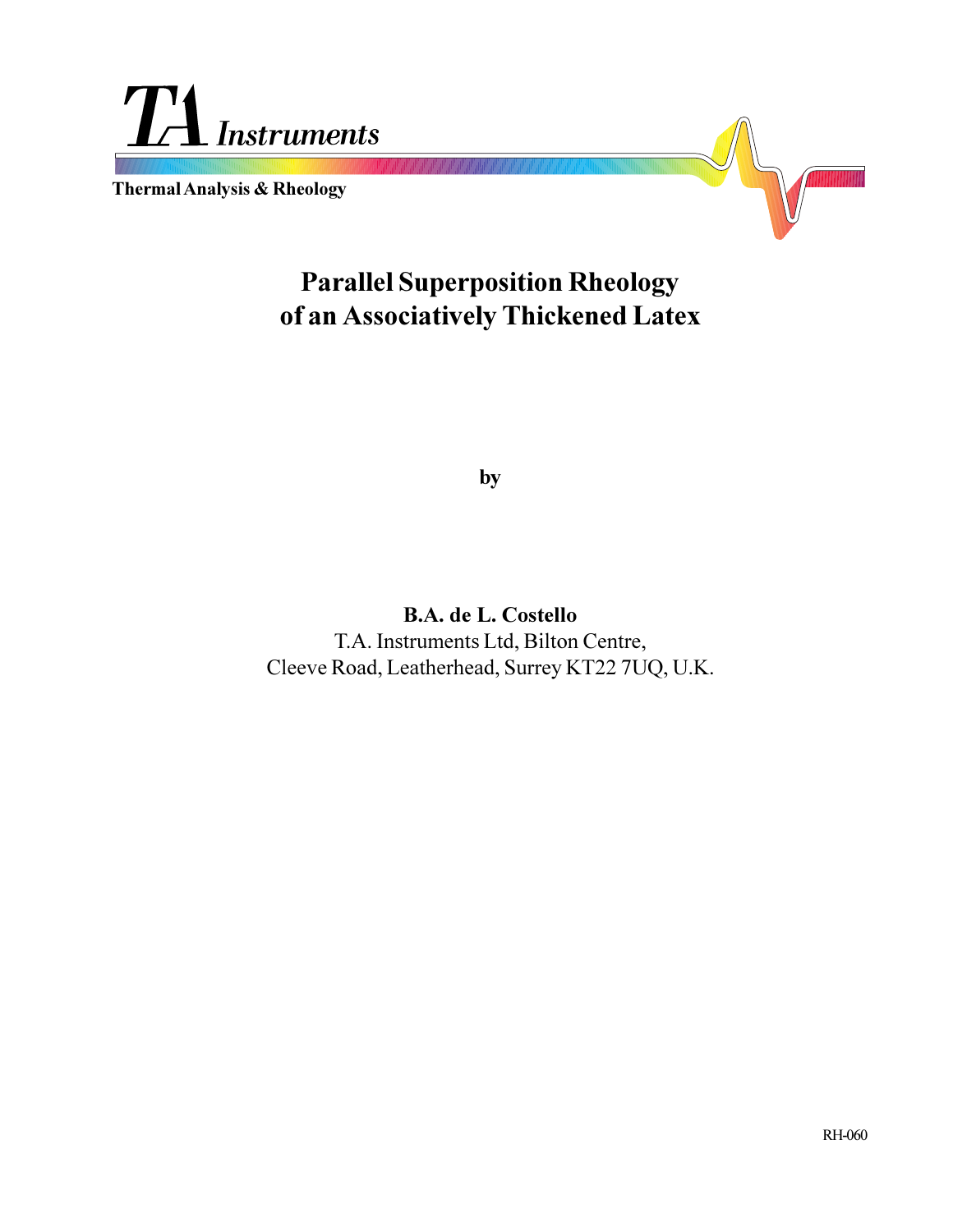## **Introduction**

## *Principles of parallel superposition*

The rheological techniques of steady shear and oscillatory shear, and their use in investigating the properties of liquid and semi-solid materials, are well known. In superposition experiments the steady shear and oscillatory motions are applied to a sample simultaneously [1]. The direction vectors of the two motions may be either parallel (parallel superposition), or at right angles (transverse or orthogonal superposition). In both cases superposition moduli, analogous to those of simple oscillation, can be defined. For parallel superposition the shear stress at low amplitudes is given by [2]:

$$
\sigma_{\rm v}(y, \gamma_0, t) = \eta(\gamma) \cdot \gamma + G_{\parallel} * (\omega, \gamma, \gamma_0) \cdot \gamma_0 \sin \omega t \tag{1}
$$

where  $G_{\parallel}^*$  is the parallel complex modulus,  $\gamma$  is the steady shear rate,  $\eta(\gamma)$  is the steady shear viscosity, and  $\gamma_0$  and  $\omega$  are the amplitude and frequency of the superimposed oscillation respectively. Then  $G_{\parallel}' = \gamma_0 \cos \delta$ , and  $G_{\parallel}'' = \gamma_0 \sin \delta$ , where  $\delta$  is the phase angle between the oscillatory components of the shear stress and the shear strain.

The superposition can cause an interference from one motion on the response of the other, oddities such as negative values for the storage modulus may result, and interpretation of the results is difficult [3]. If the amplitude of oscillation is sufficiently low, however, a linear region is observed in which the parallel moduli are independent of amplitude, and the oscillation can be regarded as a linear perturbation of the steady shear. In this region the oscillation probes the shear induced steady state structure.

Parallel superposition rheology has previously been reported for polymer solutions [3, 4], and liquid crystals [2, 5], and more recently for polymer melts [6]. To the author's knowledge, however, particulate dispersions have not previously been investigated using this technique.

## *Principles of associative thickening*

Surface coating and other formulations based on aqueous latices usually require the addition of rheology modifiers [7]. Since these modifiers have the effect of increasing the viscosity of the system, over at least part of the usual shear rate range, they are commonly referred to as thickeners. Conventional, non-associative, organic thickeners are aqueous soluble polymers such as cellulose ethers. Interactions between non-associative thickeners and the other principle components of the formulation, the latex binder and pigment particles, are in general weak or negligible. Formulating with such thickeners is therefore relatively straightforward, as the rheological performance of the complete system can simply be regarded as a combination of those of the thickener and the base formulation.

In contrast associative thickeners rely for their effect partly on strong interactions with other components of the formulation, in particular the latex binder [8]. They are aqueous soluble polymers, but unlike conventional thickeners, each molecule contains at least two hydrophobic groups. These groups accommodate themselves to the aqueous environment either by adsorbing on the surface of the latex particles, or by forming ensembles analogous to micelles. An extensive network is thereby built up throughout the system.

Associative thickeners confer many benefits on surface coatings, but the rheological performance of the complete system differs substantially from those of the thickener and base formulation combined [9], and the problem which this presents to a formulator will be recognized. Investigation of the rheological properties of associatively thickened systems and the mechanisms involved is therefore of considerable importance to the surface coatings industry. In this study the rheological technique of parallel superposition is used to investigate a commercial latex thickened with a commercial associative thickener.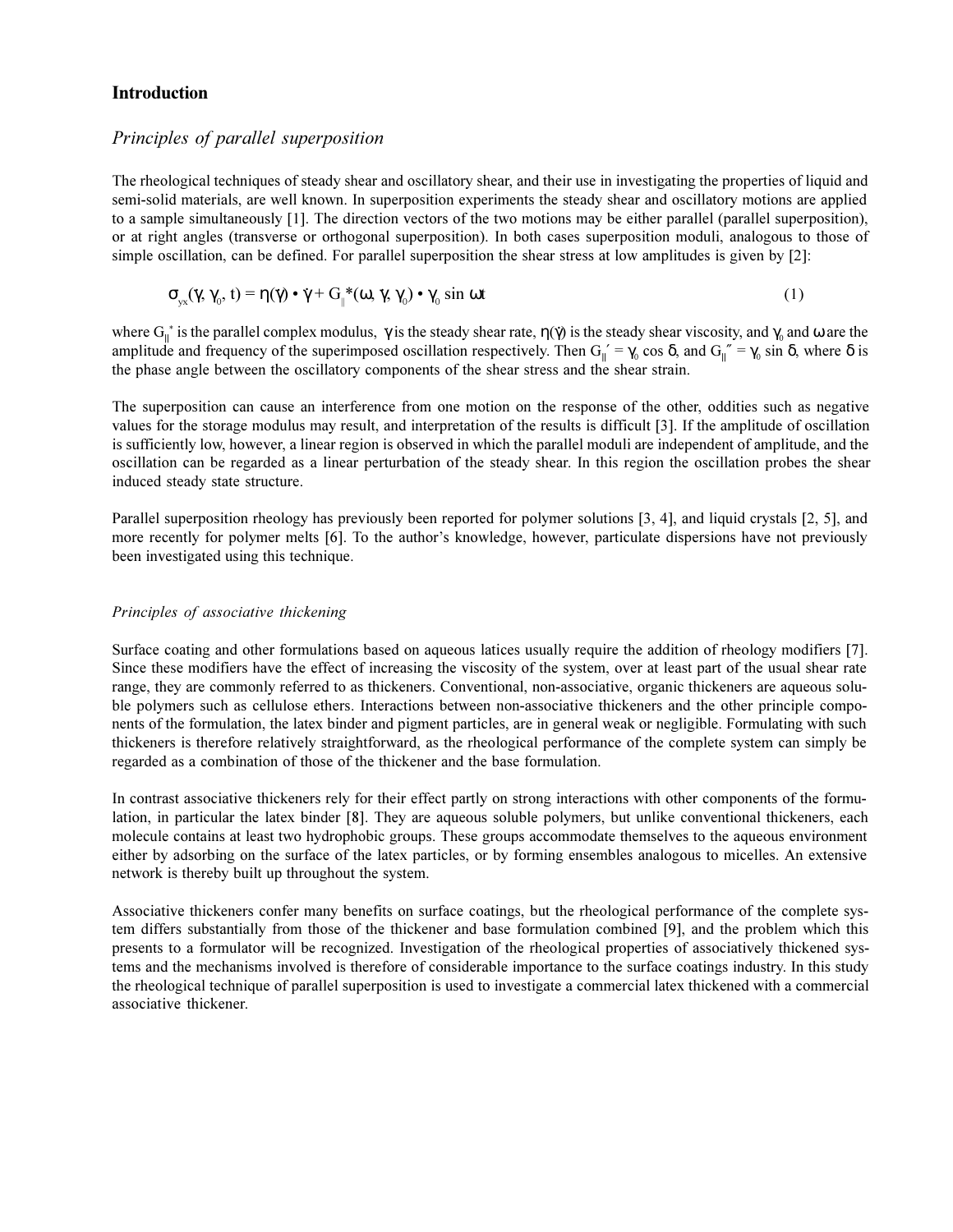# **Experimental**

## *Materials*

The latex used in this study was a 100% acrylic latex, supplied at 44.0% by volume in water, pH 9.0-9.5, specific gravity (dry powder) 1.13, (wet powder) 1.06. Particle diameter (light scattering)  $452 \pm 36$  nm (95% confidence limits).

The thickener used was a commercial polyether urea polyurethane associative thickener, supplied at 25% solids in 80:20 water:diethylene glycol ether; specific gravity 1.03; Mw 30,865; Mn 16,770; polydispersity 1.8405.

## *Sample details*

Three samples were prepared, containing 1.0, 2.0 and 5.0% thickener (total formulation) by weight (manufacturers recommendation 0.4 - 6.0%). Experiments were performed on each of these samples, along with the base (unthickened) latex.

#### *Instrument*

This work was carried out on a controlled strain Weissenberg Rheogoniometer manufactured by TA Instruments. A cone and plate geometry was used throughout. In this configuration the sample is placed between two circular plates, the lower of which is flat and horizontally mounted. The upper plate has the form of an inverted cone, truncated at the tip, with the virtual cone tip located in the plane of the surface of the lower plate. The lower plate is driven at a given rotational speed or angular frequency, and a simple numerical conversion provides the shear rate. Stress is transmitted by the sample to the upper plate, causing it to rotate against a precalibrated torsion bar on which the plate is suspended. This rotation is monitored by a linear displacement transducer, and the shear stress is simply calculated. Concentricity of the upper and lower plates is maintained by an annular air bearing of negligible friction.

The upper operating frequency of the instrument is governed by the natural frequency of the torsion bar, in the region of which the response becomes insensitive to to the material properties of the sample [10]. This effect becomes significant at about 70% of the natural frequency. The higher the compliance of the torsion bar the greater the sensitivity, but the lower the natural frequency. In this investigation two torsion bars were used.

#### *Procedure*

### Experiments were conducted at 20°C throughout.

In all cases the sample was loaded onto the instrument by raising the upper plate, and placing an aliquot of sample on the lower plate. The upper plate was then lowered at an exponentially decreasing rate. The system was allowed to equilibrate for five minutes before shear was applied. Preliminary investigations had shown this time to be ample.

For the steady shear experiments shearing was then commenced, the shear rate being ramped up logarithmically over three minutes, over the range  $10^{-3}$  to  $10^{3}$  s<sup>-1</sup>. Thixotropic and transient effects were negligible over these timescales. Oscillatory and superposition measurements were performed at angular frequencies from  $6.28$  to  $628$  rad  $s<sup>-1</sup>$  (0.1 to 100 Hz), superimposed on steady shears of zero, 1 and 10  $s<sup>-1</sup>$ . The sample loading and equilibration procedures were as for the steady shear experiments.

Linearity checks were conducted at all shear rates on selected samples by increasing the oscillation amplitude at an angular frequency of  $6.28$  rad s<sup>-1</sup>. It was found that in all cases the moduli were independent of amplitude to at least  $0.05$ strain units. To ensure that this was universal all oscillatory and superposition experiments were conducted at oscillation amplitudes of both 0.02 and 0.05 strain units. Data taken at these amplitudes were in all cases superimposable within experimental error.

For the frequency ramp experiments steady shear was applied after equilibration, at the required rate, for one minute, before the superimposed oscillation was added. Oscillation was conducted for 10 seconds plus 10 cycles before the commencement of sampling, and a further 10 seconds plus 10 cycles while sampling. Preliminary investigations had also shown that under these conditions steady state was achieved before sampling commenced. It should be remarked in passing that any transient response could not be investigated in these circumstances, but that the prelimary investigations referred to showed that the instrument response was sufficiently rapid for these to be observable. It is intended that this should be the subject of a future investigation.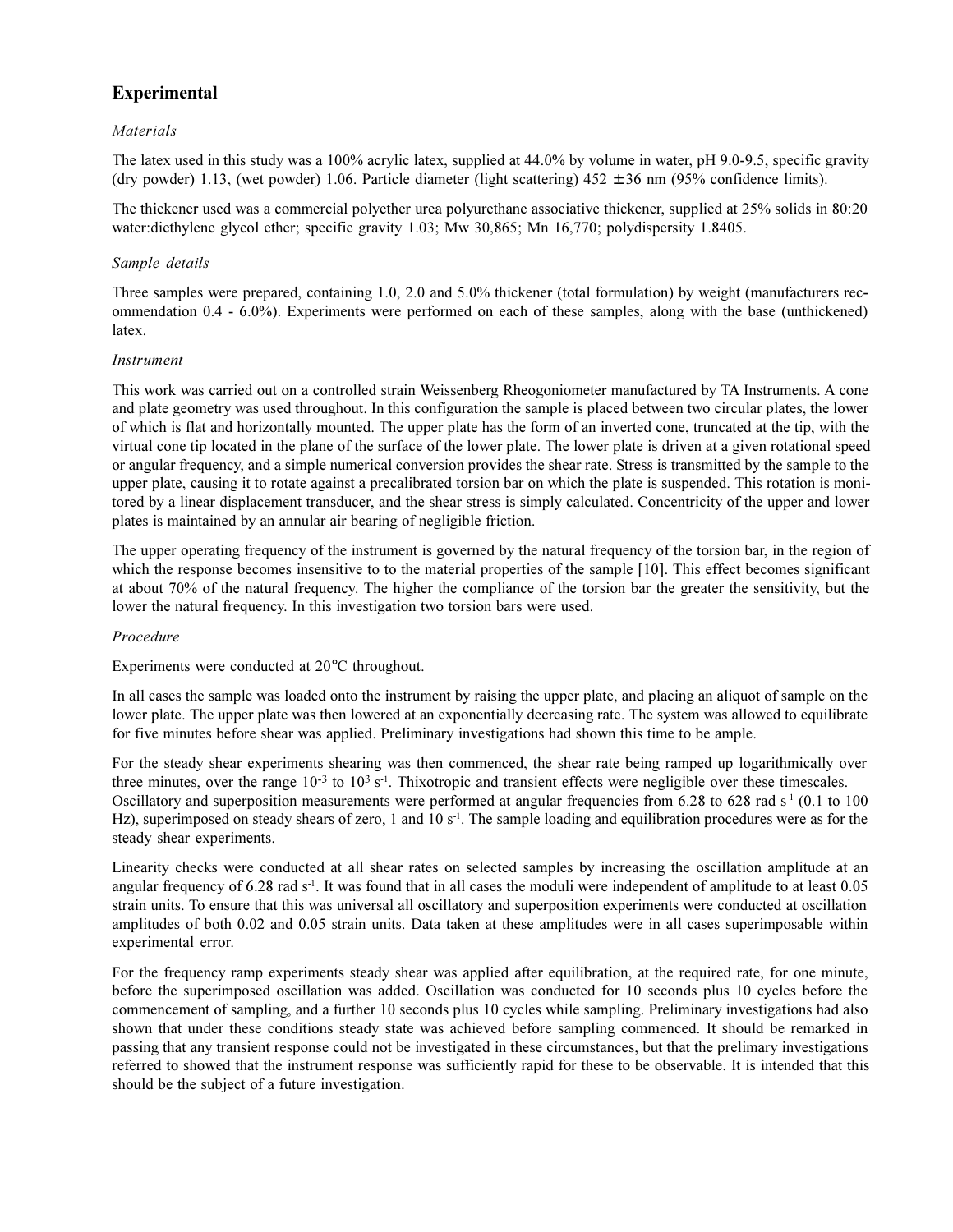Results presented for the superpositon experiments are compilations of two data sets. Data in the range 0.63 to 62.8 rad s<sup>-1</sup> were obtained using the high compliance, low natural frequency torsion bar, and in the range  $31.4$  to 628 rad s<sup>-1</sup> using the low compliance, high natural frequency torsion bar. Excellent overlap was achieved between the data sets for each experiment.

## **Results and discussion**

Steady shear viscosity results for the latex as supplied, and containing 1.0, 2.0 and 5.0% thickener, are presented in Fig. 1. In all cases the viscosity was seen to decrease with shear rate, approximately following a power law, but with asymptotic values for the viscosity at high and low shear rates. Similar results for both unthickened and thickened latices have been reported many times [11].

Data presented are those obtained at an amplitude of 0.02 strain units.



Fig. 2 shows  $G_{\parallel}$  and  $G_{\parallel}$ " against frequency for all four samples at zero shear rate. As has been reported by previous workers for similar systems [12], both moduli are found to increase with frequency. It can be seen that besides increasing the viscosity, the thickener greatly increases the elasticity of the system. Figures 3 and 4 show  $G_{\parallel}$  and  $G_{\parallel}$  against frequency at added shear rates of  $1 \text{ sec}^{-1}$  and  $10 \text{ sec}^{-1}$  respectively. Again the trends in the moduli are as expected.

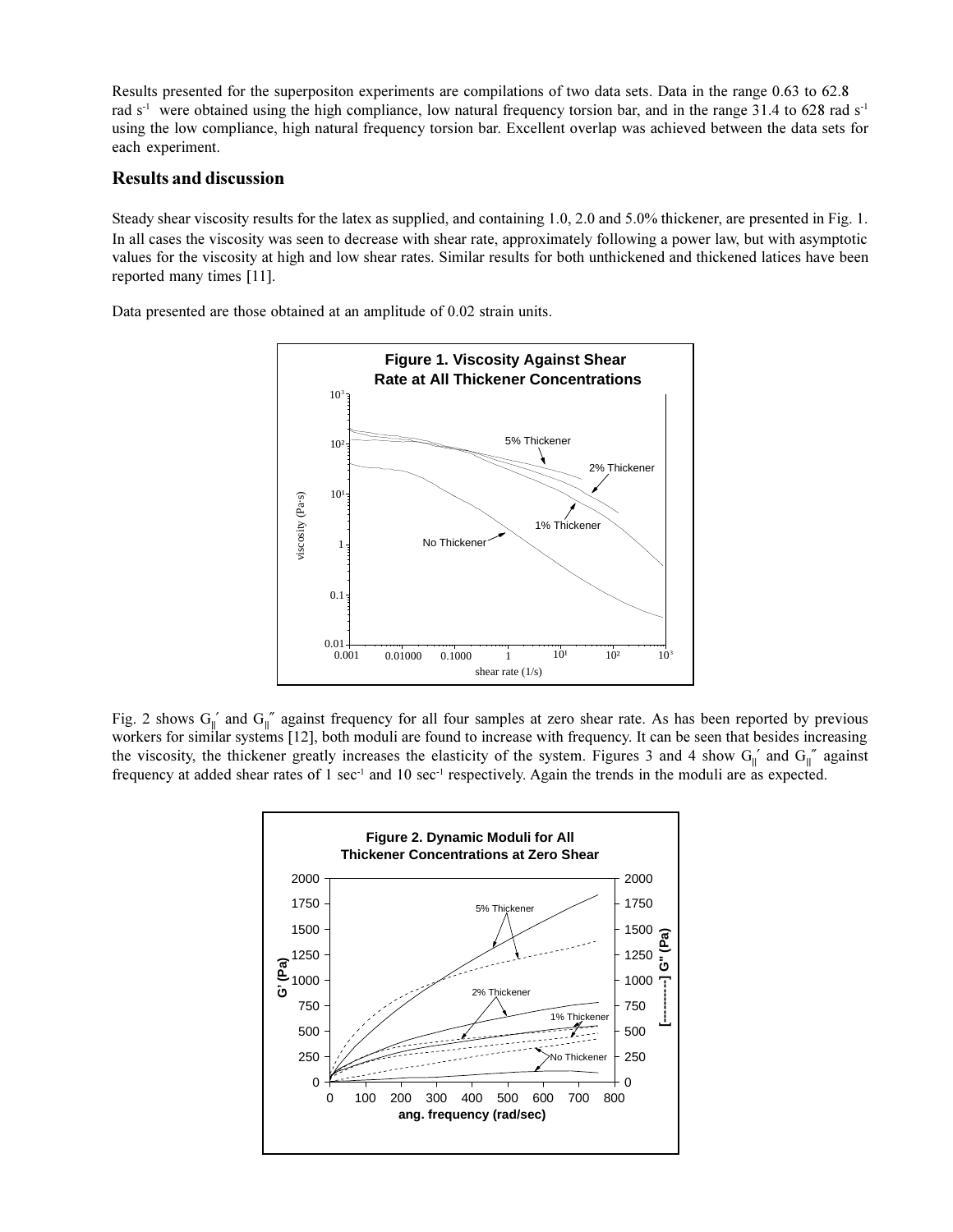



Fig. 5 shows  $G_{\parallel}$  and  $G_{\parallel}$ " against frequency at steady shear rates of zero, 1 sec<sup>-1</sup> and 10 sec<sup>-1</sup> for the unthickened latex. It can be seen that at all shear rates  $G_{\parallel}'' > G_{\parallel}'$  over the entire frequency range. However an interesting feature of the data is that for  $G_{\parallel}$ ' the zero shear values lie between those of the 1 sec<sup>-1</sup> and the 10 sec<sup>-1</sup> added shear. This feature is discussed in detail below.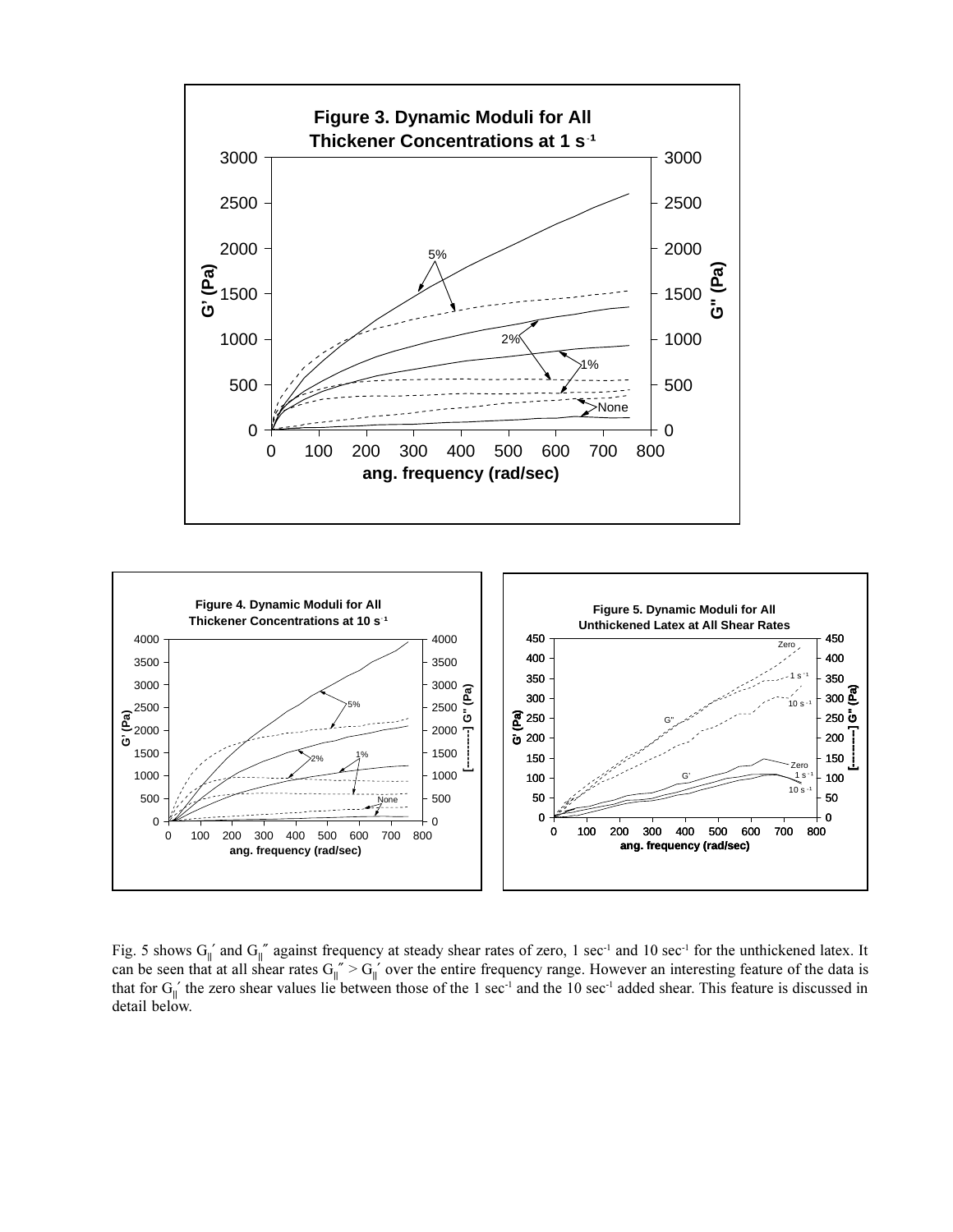Figures 6 to 8 show G<sub>||</sub>' and G<sub>||</sub>" against frequency at added shear rates of zero, 1 sec<sup>-1</sup> and 10 sec<sup>-1</sup> for the samples containing 1.0%, 2.0% and 5.0% thickener respectively. It can be seen that in all cases the moduli increase with added shear rate. This trend is the reverse of that which has been reported by other workers for polymers and liquid crystals [2,3,4,5], and to the author's knowledge has not previously been reported for any system. Indeed it does seem remarkable that for shear thinning systems in which the steady state viscosity decreases with shear rate, the dynamic rheological functions increase with frequency.



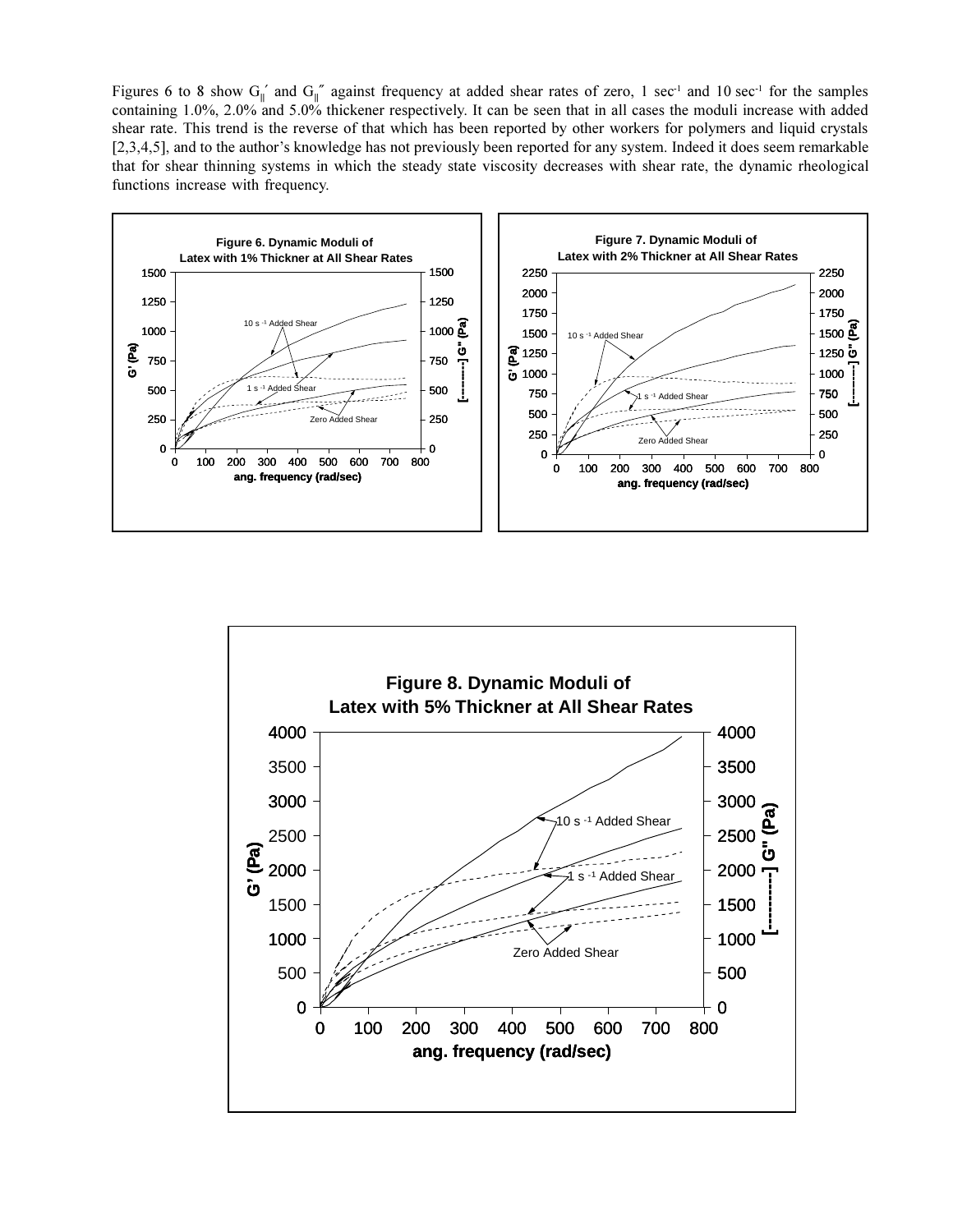Elasticity in dispersions is usually considered to be hydrodynamic or thermodynamic in origin; the former term referring to shear induced pressure gradients within the sample, the latter to Brownian and interparticle effects. Wagner and Russel have shown that the hydrodynamic and Brownian terms are likely to be orders of magnitude less than measured values [13], and it is therefore probable that the effects observed in the present case are substantially due to particle interactions.

It has been suggested that the origin of shear thinning in latices is the displacement of the particles from random (Brownian) positions at zero shear, into two or one dimensional structures (rafts and strings) which align in the shear field. Structures of this type have been reported both for real systems and for computer simulations; the subject has recently been reviewed by Chen et.al. [14]. The experimental data presented here suggest that such structures are formed with or without the presence of thickener. However for dispersions in general, the high frequency limit of the storage modulus,  $G_{\parallel}'(\infty)$ , is proportional to the second derivative of the interparticle potential of mean force (the free energy of interaction between adjacent particles),  $d^2E(R)/dR^2$ , or, what is equivalent, the derivative of the interparticle force,  $dF(R)/dR$ , where R is the centre-centre distance between adjacent particles [15].

Characteristic times for structural changes are relatively long, and in the linear viscoelastic region we are therefore probing the form of the potential of mean force. There are a number of contributions to this potential for complex dispersions, in particular van der Waals attraction, and repulsion due either to electrostatic double layer interactions or steric overlap of adsorbed surfactant or polymer layers. The form of the potential is governed by the magnitude of each of these contributions. Although the potential of mean force is not directly available in the present case, it is reasonable to postulate that for the unthickened latex the form of its third derivative is not monotonic. In other words, the shear induced structures formed result in a reduction in the interparticle separation with increasing shear rates, but the derivative of the interparticle repulsive force is greater at longer and shorter separations than at intermediate separations. A sigmoidal repulsion of this form has been predicted by de Gennes for sterically stabilised dispersions [16]; rheological and other measurements confirm the prediction [17, 18].

For the thickened latices the presence of the associative thickener increases the repulsive force between the particles at low separations, where the thickener molecules are compressed away from entropically more favourable configurations. De Gennes' theory predicts an approximately exponential repulsion at separations of high compression of the adsorbed polymer, in which case, of course,  $d^nE/dR^n$  is monotonic for all values of n, and the observed trend in  $G_{\parallel}(\infty)$  is predicted.

It is worth remarking that these observations have further implications for the surface coatings technologist. For those processes in which the shear rate changes encountered are slow (brushing, pouring, pumping etc.) the steady state viscosities of the material are all that need be considered. However for those processes in which the shear rate changes more rapidly than can be accommodated by structural changes in the material (high speed printing, pulsatile pumping) difficulties may be encountered which the steady state viscosity will not reveal.

## **Conclusions**

It has been shown that a latex thickened with an associative thickener is shear thinning, but that the parallel superposition moduli increase with applied shear rate. It is argued that this is due to the reduction in the interparticle separation at high shear rates, combined with a monotonic decrease in the third derivative of the interparticle potential of mean force. For surface coatings technologists the implication is that for most purposes the steady state viscosity is a reasonable guide to the performance of a material in application, but that under conditions in which the change in shear rate is rapid, for example pulsatile pumping and high speed printing, the use of conventional rheological techniques is insufficient. Superposition measurements are required in these circumstances.

## **Acknowledgements**

The author would like to thank Prof. Ken Walters for a valuable and stimulating discussion of these data and his many helpful comments. He would also like to thank the management of TA Instruments UK Ltd. for permission to publish this work.